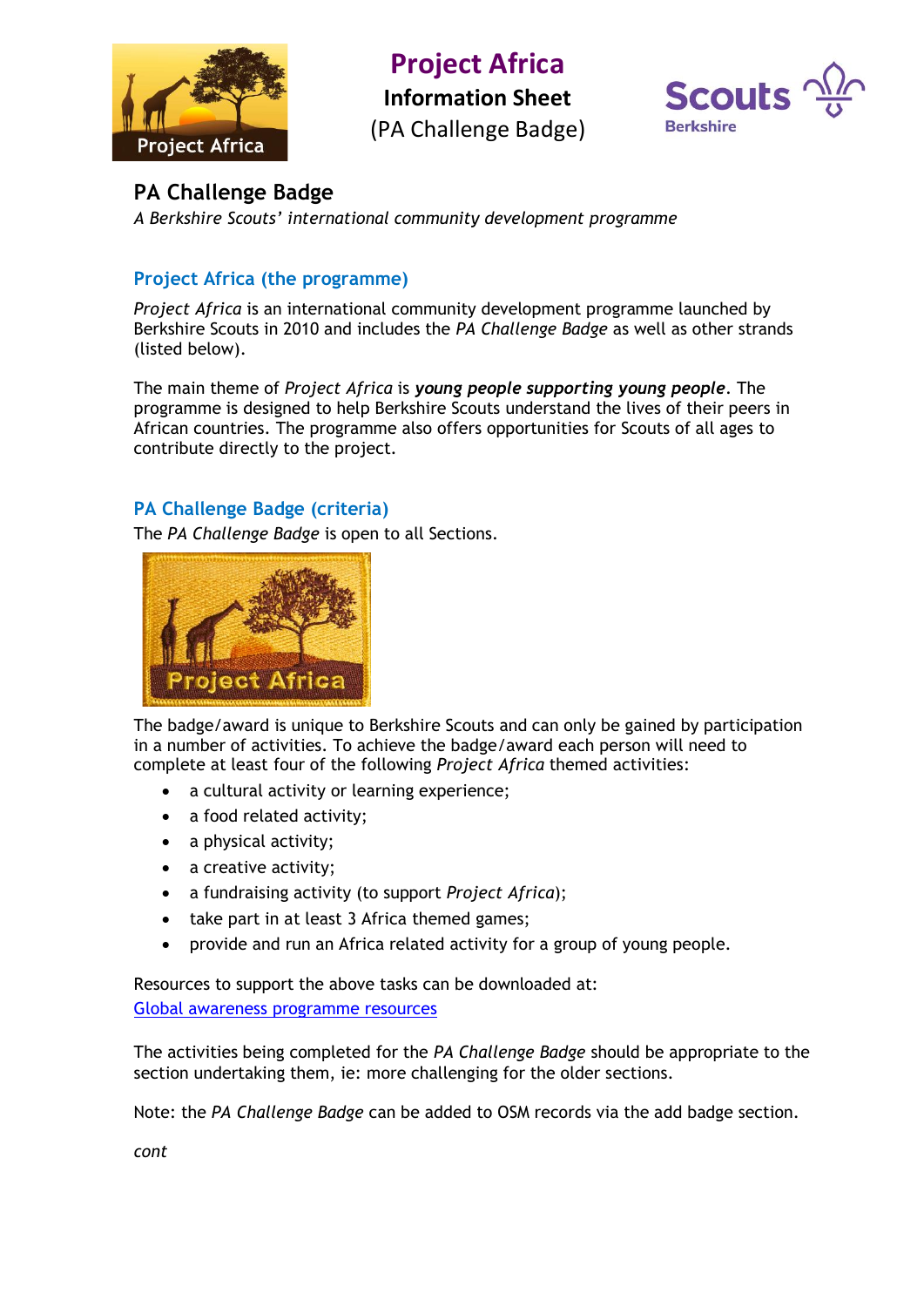

**Project Africa Information Sheet** (PA Challenge Badge)



When completing the *PA Challenge Badge*, don't forget the activities will also support elements of the Scout award/badge schemes, in particular the *Our World* challenge badge and international activity badges and awards in each Section. Explorer Scouts could also structure activities to support the *Platinum* and *Diamond Chief Scouts Awards*.

To obtain the badge/award for your section or Group you will need to advise the *Project Africa* team that you have completed the tasks required for the badge and how many individual badges you will be awarding.

As the *Project Africa* team wish to keep developing the resources available on the website (see GAP below), the team require copies of the programme and resources used to achieve the badge/award as well as some photographs of the young people taking part in the activities (please note the photographs may be used for promotional purposes unless you tell the team otherwise).



*Scouts taking part in the* PA Challenge Badge

## **Requests for badges**

Please send requests for badges, along with the 'evidence' of completion, to: [projectafrica@berkshirescouts.org.uk](mailto:projectafrica@berkshirescouts.org.uk)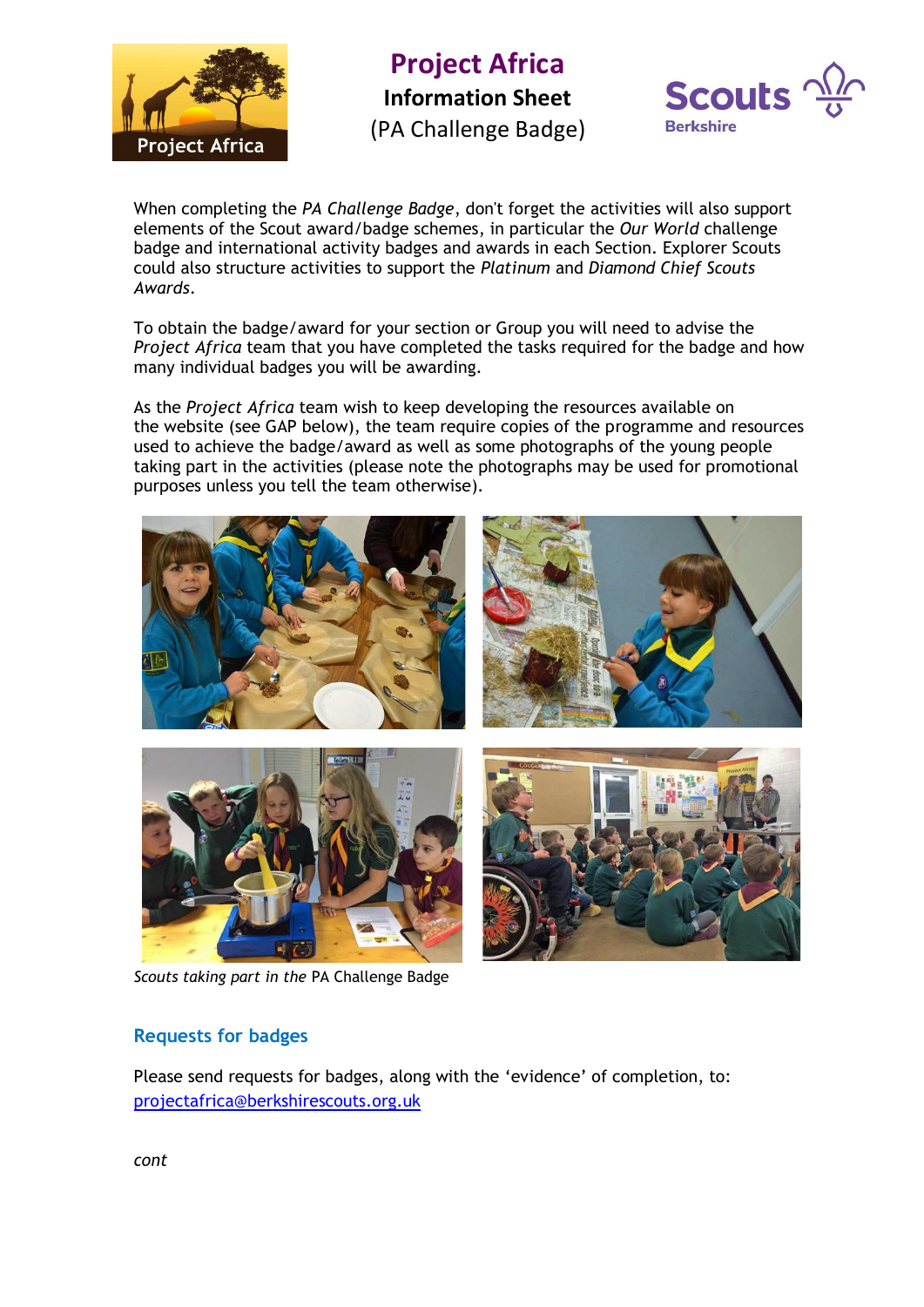

**Project Africa Information Sheet** (PA Challenge Badge)



### **Other Project Africa strands**

#### *PA Global Awareness Programme (GAP)*

GAP offers programme resources to support section programmes with an Africa theme as well as directly supporting the *PA Challenge Badge*. The resources can be filtered for the kind of activity as well as size of group taking part in the activities:

[Global awareness programme](https://www.berkshirescouts.org.uk/global-awareness-programme/)

### **Project Africa visits to Uganda (2019; 2015 & 2011)**

#### *PA Uganda 2019*



*(left) refurbishing school classrooms (right) renovation of two 'Bandas' at the Buwenda Scout Campsite*

134 Explorer Scouts and leaders took part in Uganda 2019. Community projects (renovation and construction work) were based at three sites: Buwala and Bituli (both rural primary schools) and the Jinja District Scout camp site at Buwenda. A fourth project site (Bubugo primary school) was operated out of the Buwala site – a short distance away.

Projects at the three primary schools and the District Scout camp site were the main focus of the expedition and work was undertaken to improve the facilities at each location. Work at the primary schools (in partnership with [Soft Power Education\)](http://www.softpowereducation.com/) included painting and refurbishment to improve very tired and grubby classrooms. The classrooms were cleaned, sanded and repainted internally and externally. Internal murals were also painted to support teaching and to help brighten the classrooms.

Working alongside local builders, Berkshire Scouts also made bricks by hand and contributed to the start of new 'teacher houses'.

For more details visit: [Uganda \(Project Africa\)](https://www.berkshirescouts.org.uk/international/uganda-2019/)